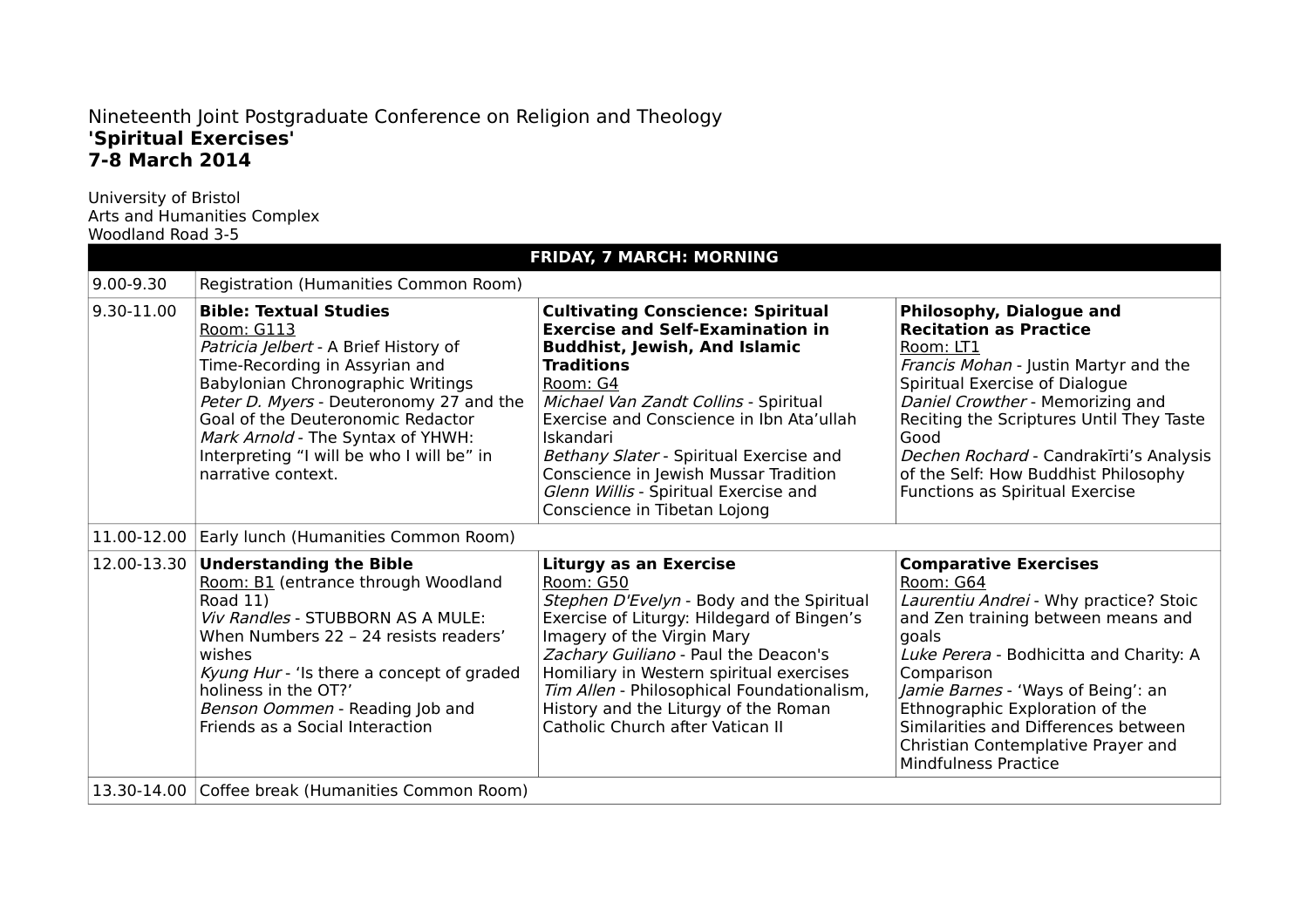| <b>FRIDAY, 7 MARCH: AFTERNOON</b> |                                                                                                                                                                                                                                                                                                                                                                                                                                                             |                                                                                                                                                                                                                                                                                                                                                                                                                                                                         |                                                                                                                                                                                                                                                                                                                                          |  |  |
|-----------------------------------|-------------------------------------------------------------------------------------------------------------------------------------------------------------------------------------------------------------------------------------------------------------------------------------------------------------------------------------------------------------------------------------------------------------------------------------------------------------|-------------------------------------------------------------------------------------------------------------------------------------------------------------------------------------------------------------------------------------------------------------------------------------------------------------------------------------------------------------------------------------------------------------------------------------------------------------------------|------------------------------------------------------------------------------------------------------------------------------------------------------------------------------------------------------------------------------------------------------------------------------------------------------------------------------------------|--|--|
|                                   |                                                                                                                                                                                                                                                                                                                                                                                                                                                             |                                                                                                                                                                                                                                                                                                                                                                                                                                                                         |                                                                                                                                                                                                                                                                                                                                          |  |  |
|                                   | 14.00-15.30 Spirituality in Society<br>Room: LT1<br>Eleanor Tiplady Higgs - Narrative theology<br>in an African context: the case of Kenya<br>Young Women's Christian Association<br>Edward Wigley - Modern, mobile and<br>spiritual: religious practices within<br>everyday movement<br>Marjorie Crombie - Relational<br>consciousness: a 'tool' for exploring young<br>people's spirituality and for deeper inter<br>faith engagement and dialogue in RE. | <b>Theory and Practice in Islam</b><br>Room: LT2<br>Esra AkayDag - Weaknesses and Strengths<br>of the Modern Qur'anic Interpretations; The<br>Case of Fazlur-Rahman and Sayid Qutb<br>Asima Iqbal - An Investigation into Islamic<br>and spiritual leadership practices of Muslim<br>headteachers: A comparative study of<br>private secondary schools in England and<br>Pakistan<br>Liudmila Gamaiunova - Sufi practice of<br>surrender: involvement in coping process | <b>Religious Practice in East Asia</b><br>Room: G33<br>Lia Wei - Playing Crosswords with<br>Master An<br>Tom Francis - The essence of traditional<br>Japan: religious experience as defined<br>by modern Shinto shrines<br>Ngar-sze Lau - Vipassanā meditation<br>and transforming suffering: cases in<br>contemporary Chinese societies |  |  |
|                                   | 15.30-16.00 Coffee break (Humanities Common Room)                                                                                                                                                                                                                                                                                                                                                                                                           |                                                                                                                                                                                                                                                                                                                                                                                                                                                                         |                                                                                                                                                                                                                                                                                                                                          |  |  |
| 16.00-17.30                       | <b>Modern Spirituality</b><br>Room: G16<br>Charmaine Sonnex - Pagan spellcasting:<br>Discovering the Homogenous among the<br>Heterogeneous<br>Maria Nita - Ecological Rituals in Faith<br>Groups involved in the Climate Movement<br>Anja Pogacnik - The Sacredness of Apple:<br>Applying Durkheim's Definition of Religion<br>to a 'Secular' Phenomenon of Apple<br>Religiosity                                                                            | Round table: approaches in the study<br>of spiritual exercises<br>Room: LT2                                                                                                                                                                                                                                                                                                                                                                                             | <b>Practice in South Asian Religions</b><br>Room: G33<br>Rhea Anthony - The Vișnu Purāņa on<br>Vedic Sacrifice and Its Alternative<br>Spiritual Disciplines in Early India<br>Sangseraima Ujeed - From the Steppes<br>to the Himalayas: the Religious Journey<br>of Zaya Pandita (1642-1715)                                             |  |  |
| 17.40-18.40                       | Keynote address: Professor Rupert Gethin: "Emptiness and unknowing: comparing Buddhist and Christian spiritual practices"<br>(Room: LT1)                                                                                                                                                                                                                                                                                                                    |                                                                                                                                                                                                                                                                                                                                                                                                                                                                         |                                                                                                                                                                                                                                                                                                                                          |  |  |
| 19.00                             | Optional social event: Pub (The White Bear - 133 St Michael's Hill, BS2 8BS)                                                                                                                                                                                                                                                                                                                                                                                |                                                                                                                                                                                                                                                                                                                                                                                                                                                                         |                                                                                                                                                                                                                                                                                                                                          |  |  |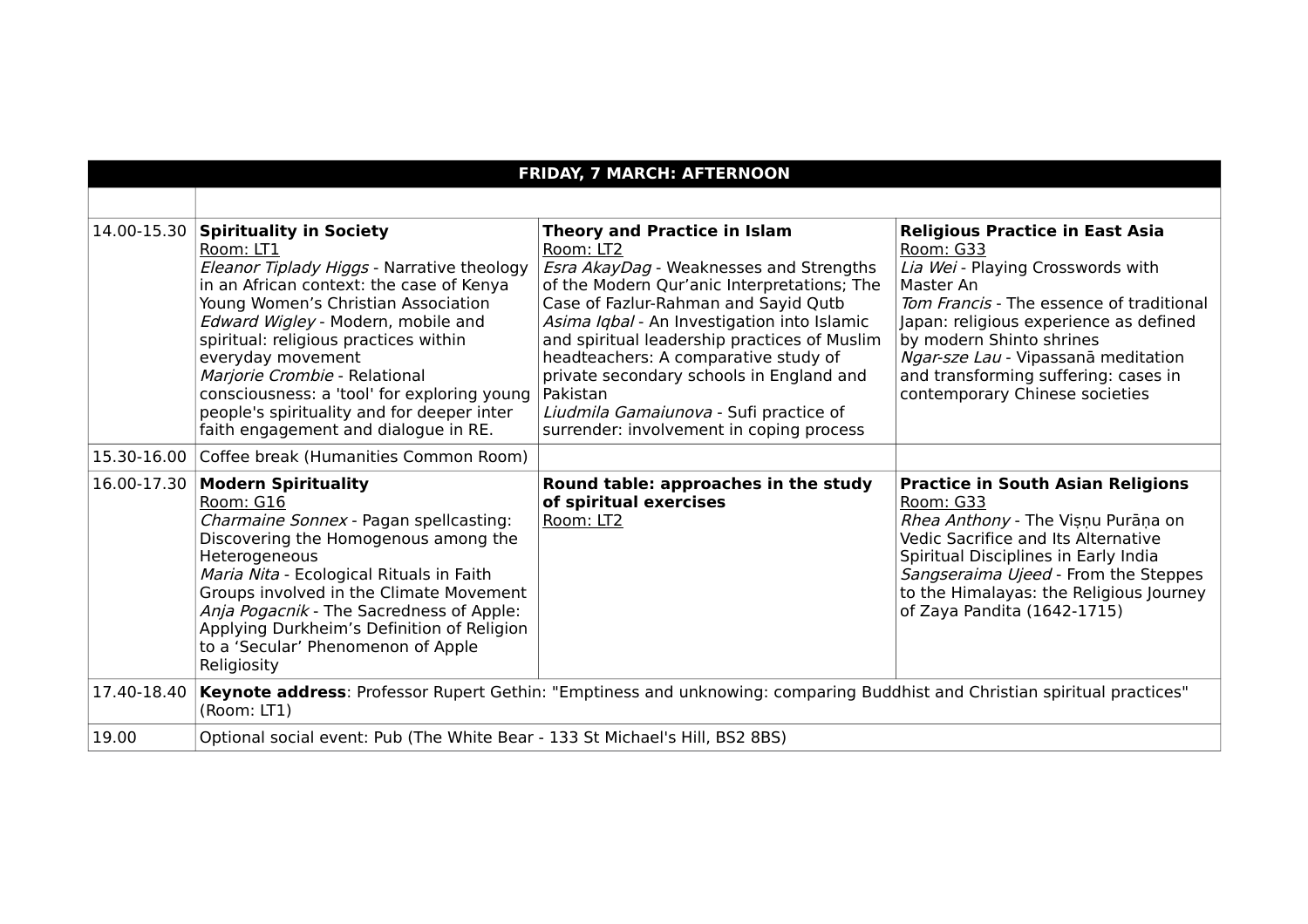| <b>SATURDAY, 8 MARCH: MORNING</b> |                                                                                                                                                                                                                                                                                                                                                                                                                                                       |                                                                                                                                                                                                                                                                                                                                                                      |                                                                                                                                                                                                                                                                                                                                                                              |  |  |
|-----------------------------------|-------------------------------------------------------------------------------------------------------------------------------------------------------------------------------------------------------------------------------------------------------------------------------------------------------------------------------------------------------------------------------------------------------------------------------------------------------|----------------------------------------------------------------------------------------------------------------------------------------------------------------------------------------------------------------------------------------------------------------------------------------------------------------------------------------------------------------------|------------------------------------------------------------------------------------------------------------------------------------------------------------------------------------------------------------------------------------------------------------------------------------------------------------------------------------------------------------------------------|--|--|
| $9.00 - 9.30$                     | Registration (Humanities Common Room)                                                                                                                                                                                                                                                                                                                                                                                                                 |                                                                                                                                                                                                                                                                                                                                                                      |                                                                                                                                                                                                                                                                                                                                                                              |  |  |
| 9.30-11.00                        | <b>Modern Christian Practices</b><br>Room: Link1<br>John Friday - Religious Experience as<br>Spiritual Exercise Becoming a Pupil in the<br><b>School Without Graduates</b><br>Dries Bosschaert - Reading your Way to<br>Holiness: The Role of Literature in Charles<br>Moeller's Christian Humanism<br>Mónika Varga - Reconstruction<br>théorico-conceptuelle des représentations<br>relatives à l'expérimentation du divin en<br>milieu pentecôtiste | <b>Undergraduate panel</b><br>Room: LT1                                                                                                                                                                                                                                                                                                                              | <b>Concepts of South Asian Religions</b><br>Room: LT2<br>Chris Duncan - Gau Mata: A Whale<br>(Cow?) of a Symbol<br>Harpal Singh Jandu - The Existential<br>Sikh? How the Sikh Tradition Deals with<br>Issues of Authenticity and Finitude<br>Laura Frude - Cannibals and Demonic<br>Jesus: Food and Yakkhas in Theravada<br><b>Buddhism</b>                                  |  |  |
|                                   | 11.00-11.30 Coffee break (Humanities Common Room)                                                                                                                                                                                                                                                                                                                                                                                                     |                                                                                                                                                                                                                                                                                                                                                                      |                                                                                                                                                                                                                                                                                                                                                                              |  |  |
| 11.30-13.00                       | <b>From Ancient Greece to Byzantine</b><br><b>Empire</b><br>Room: Link1<br>Elizabeth Fitzgerald - The Visceral Gods of<br>Aeschylus<br>Jennifer Pearce - Islamic influences of the<br>first Byzantine Iconoclasm<br>Konstantinos Trimmis - Hidden cults in the<br>Medieval Aegean: Spiritual discipline and<br>cave churches in 11th-16th century<br>Aegean societies.                                                                                | <b>Sufi Spiritual Practices in the</b><br><b>Contemporary World</b><br>Room: LT1<br>Aziz El Kobaiti Idrissi - Purification of Heart,<br>Mind, and Soul: From a Sufi Perspective<br>Daniel Křížek - Practice of Zikr in the Tariga<br>Naqshbandiyya Haqqaniyya<br>Ute Falasch - Poverty as Spiritual Exercise:<br>Full-Time and Part-Time-fagirs in the<br>Madāriyya. | <b>Mindfulness and Vipassana</b><br>Room: LT2<br>Marek Sullivan - Mindfulness of Life Vs.<br>Mindfulness of Death: Thich Nhat Hanh<br>and Buddhaghosa Compared<br>Antonio Carvalho - Meditation in<br>Everyday Life - A socio-philosophical<br>exploration of Mindfulness and<br>Vipassana<br>Sarah Serning - Spiritual Exercises: The<br>practice of Buddhist Psychotherapy |  |  |
|                                   | 13.00-14.00 Lunch (Humanities Common Room)                                                                                                                                                                                                                                                                                                                                                                                                            |                                                                                                                                                                                                                                                                                                                                                                      |                                                                                                                                                                                                                                                                                                                                                                              |  |  |